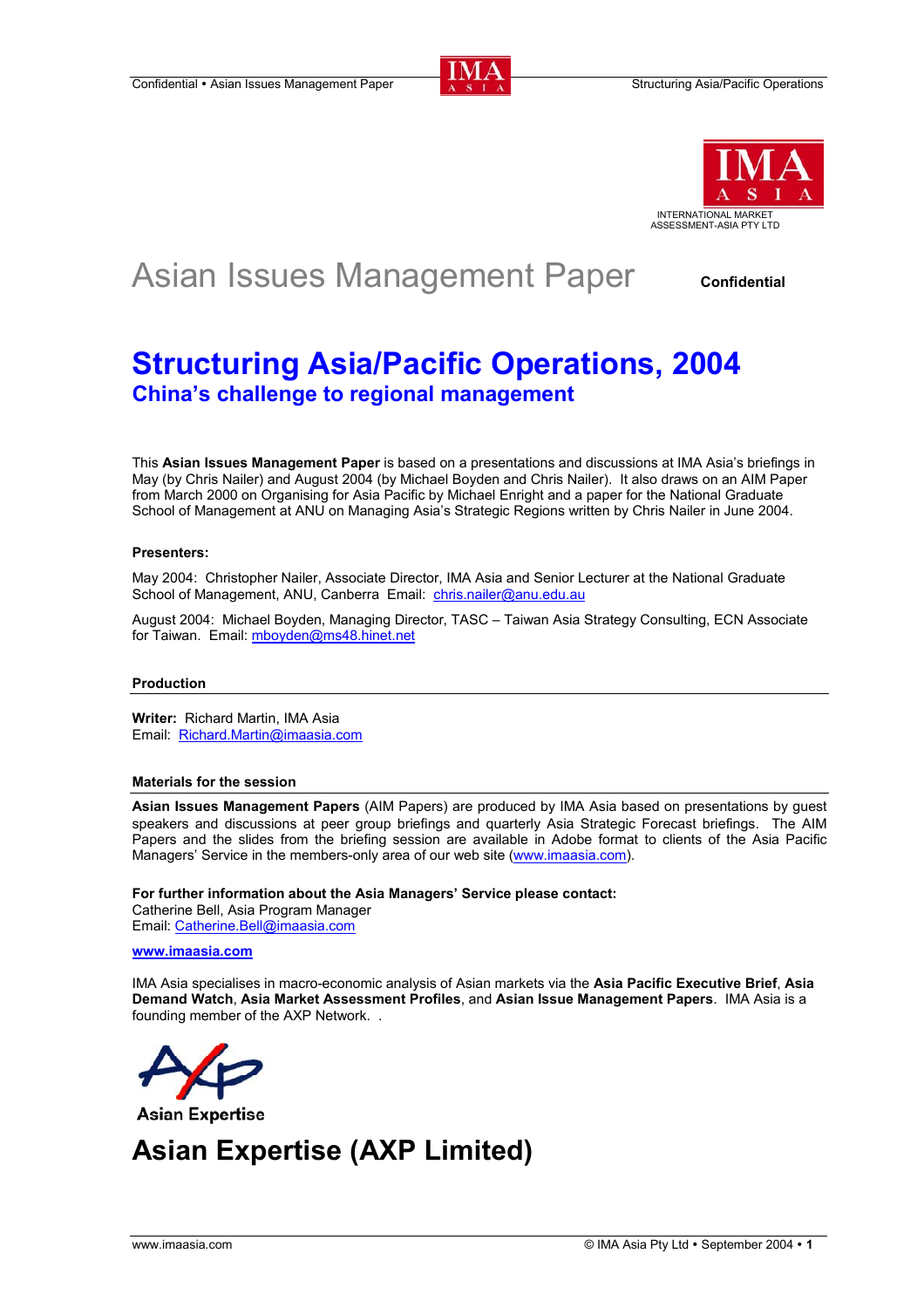

**Structuring Asia/Pacific Operations, 2004** 

|                                                                             | <b>China's challenge to regional management</b>                                                                                                                                                                                                                                                                                                                                                                                                                                                                                                                                                                                                                                                                                         |
|-----------------------------------------------------------------------------|-----------------------------------------------------------------------------------------------------------------------------------------------------------------------------------------------------------------------------------------------------------------------------------------------------------------------------------------------------------------------------------------------------------------------------------------------------------------------------------------------------------------------------------------------------------------------------------------------------------------------------------------------------------------------------------------------------------------------------------------|
|                                                                             | Five propositions for structuring A/P operations in 2004                                                                                                                                                                                                                                                                                                                                                                                                                                                                                                                                                                                                                                                                                |
|                                                                             | Management strategy in Asia now focuses as much on how<br>$\bullet$<br>processes are done as it does on the structure of operations.                                                                                                                                                                                                                                                                                                                                                                                                                                                                                                                                                                                                    |
|                                                                             | China's rapid emergence as a global production site and a global<br>$\bullet$<br>market is forcing a major rethink of regional management.                                                                                                                                                                                                                                                                                                                                                                                                                                                                                                                                                                                              |
|                                                                             | The Greater China structures (China, HK, & Taiwan) established<br>$\bullet$<br>over the last decade are no longer useful.                                                                                                                                                                                                                                                                                                                                                                                                                                                                                                                                                                                                               |
|                                                                             | Shanghai is becoming a viable Asian RHQ site for some firms and<br>$\bullet$<br>could dominate within 10 years.                                                                                                                                                                                                                                                                                                                                                                                                                                                                                                                                                                                                                         |
|                                                                             | The rest of Asia will require increased management attention as<br>Japan revives, India opens up, and Asean gradually gels as a major<br>sub-regional market.                                                                                                                                                                                                                                                                                                                                                                                                                                                                                                                                                                           |
| <b>Earlier reports on</b><br>structuring Asian<br>operations                | A number of reports have been produced over the last 25 years on structuring<br>Asia/Pacific operations, initially by Business International and more recently by<br>Professor Michael Enright at HK University. This AIM Paper examines current<br>trends in structuring and suggests how China's rapid rise as both a market and<br>production site may trigger another wave of restructuring for MNC operations in<br>Asia. The analysis is based on interviews with clients and peer group<br>discussions over May to August 2004 carried out by Chris Nailer and Michael<br>Boyden. It also draws on a research paper by Chris Nailer on Managing Asia's<br>Strategic Regions (National Graduate School of Management, ANU, 2004). |
| <b>Key structuring</b><br>questions in 2004                                 | The main questions that clients put to us as we sought an update on trends<br>from the earlier work were:                                                                                                                                                                                                                                                                                                                                                                                                                                                                                                                                                                                                                               |
|                                                                             | Regional management - are RHQs still needed and, if so, where are<br>$\bullet$<br>they being moved to, what functions do they contain, can the roles be<br>dispersed across the region or do they need to be centralised, can you<br>run Asia from Shanghai?                                                                                                                                                                                                                                                                                                                                                                                                                                                                            |
|                                                                             | Sub-regions - should Asia be segmented to improve management<br>$\bullet$<br>focus and, if so, how?                                                                                                                                                                                                                                                                                                                                                                                                                                                                                                                                                                                                                                     |
|                                                                             | <b>Country heads</b> – where companies have given primary authority for<br>$\bullet$<br>business management in Asia to product or customer divisions is there a<br>case for maintaining country heads who control all divisions in large<br>complex markets like China and India?                                                                                                                                                                                                                                                                                                                                                                                                                                                       |
|                                                                             | Back office and support functions - where are the best locations for<br>$\bullet$<br>different back office functions?                                                                                                                                                                                                                                                                                                                                                                                                                                                                                                                                                                                                                   |
|                                                                             | Strategy + corporate politics = structure                                                                                                                                                                                                                                                                                                                                                                                                                                                                                                                                                                                                                                                                                               |
| Corporate structure -<br>capturing opportunities<br>& dealing with problems | Corporate structure's main aim is to help companies capture opportunities and<br>address problems. Over the last 25 years we've observed that corporate<br>structures tend to change more rapidly in Asia – we'd estimate a major change<br>every three years - than structures in other regions, which reflects rapid shifts in<br>the region's opportunities and problems.                                                                                                                                                                                                                                                                                                                                                            |
| <b>Structure also reflects</b><br>corporate politics                        | Corporate structure is also about corporate politics, which can range from<br>beneficial to benign and sometimes to destructive. As this varies widely by<br>company we have only two comments on the role of corporate politics in<br>structuring regional operations. The first is that no organisational structure<br>should ever be seen as set in stone. Given the apparent speed of restructuring<br>in Asia it's important that managers remain open to regular re-assessment of<br>existing structures rather than defending the existing structure or claiming the                                                                                                                                                             |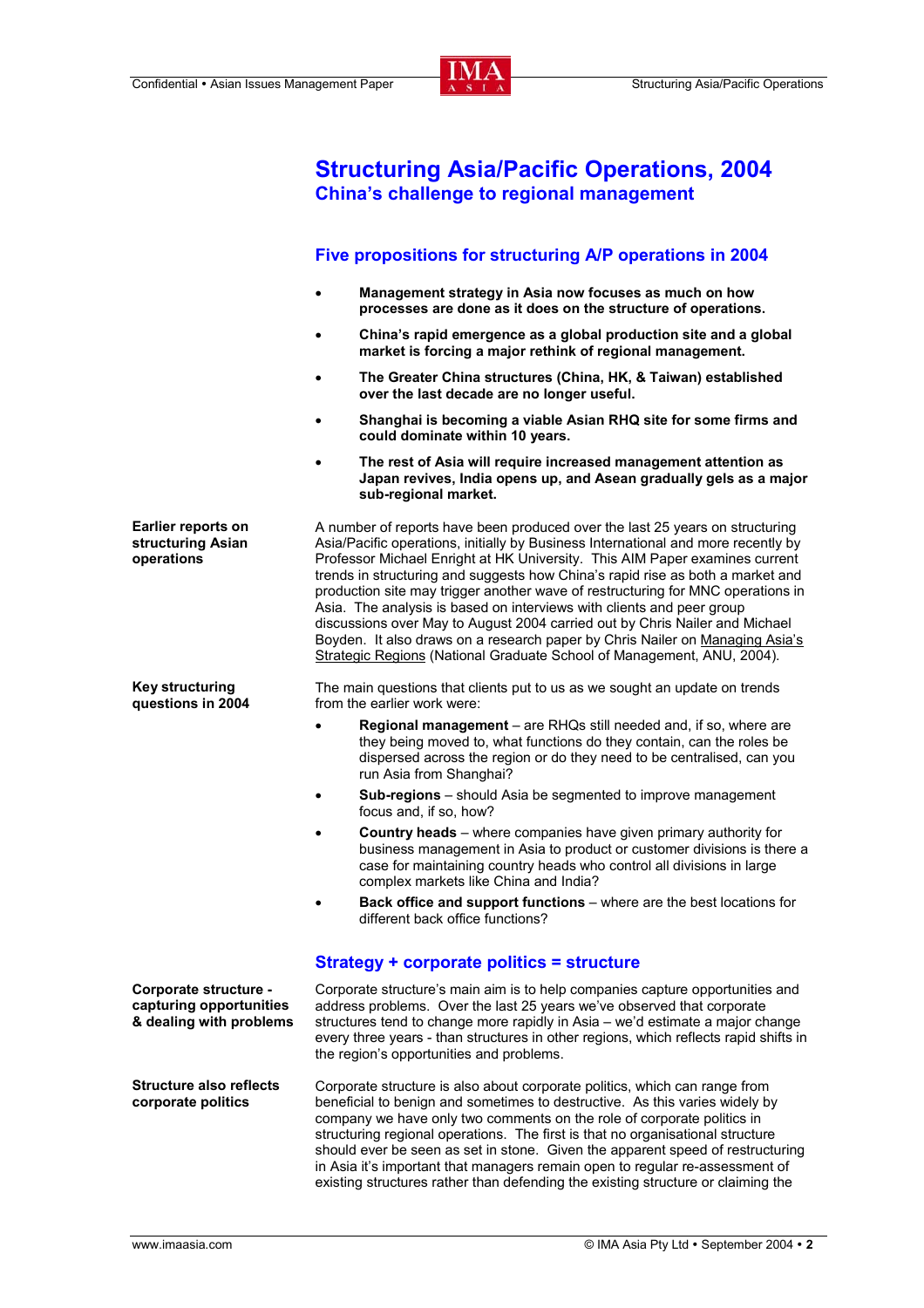

latest reorganisation is the best (it might only prove suitable for the next two years). The downside of this is a considerable amount of personal turmoil for some executives (and for some families) during a restructuring. However, clients have also emphasised that well-managed restructurings do capture targeted benefits as well as reinvigorating regional businesses.

 **… and personalities with specific skills**  Our second observation is that personalities are a critical factor in corporate politics and thereby in corporate structures. A number of our clients note that some structural decisions were made to tap the skills of one of two specific managers without requiring them to relocate. Generally this means the shifting of some reporting lines and possibly the addition of one or two additional regional support staff in a particular location. However, we've noticed that such personality-driven structures only last one to two years at most, particularly in those cases where travel is difficult, support services are weak, and key markets or regional operations are at a distance.

# **Organisational structures in Asia/Pacific**

Before looking at how companies are changing their structures it is worth briefly looking at how the existing structures emerged. IMA Asia has covered regional business structures in a number of briefings over the last 12 years. In the most recent of these (March 2000) Professor Michael Enright from Hong Kong University summarised the state of play for corporate structures in Asia at the end of the 1990s based on some 350 interviews and over 1,000 survey results gathered over 1998-2000.

# **Early entry structures: hub & spoke**

The most common management structure over the 1960-1985 period was a central regional headquarters (RHQ) with a large staff controlling all country operations with relatively thin senior staff allocations in those country operations (in some cases just one expat, which might have been all that was allowed by local employment laws). Some country operations where distributors or licensees because of sub-optimal scale for investment or entry restrictions. The Asian RHQ provided extensive support services to the country operations in marketing and sales, finance & tax, legal & regulatory, logistics, and HR. There was very little, if any, cross-border interaction between country offices, which largely reflected the extensive barriers to cross border trade with some exceptions (e.g. the informal Singapore-Indonesia relationship).





**Hong Kong was the dominant RHQ** 

 **… Singapore's rise as a RHQ site from 1985** 

 **… plus a few RHQs in Japan & Australia** 

From the 1950s to the late 1980s Hong Kong was the dominant site for Asian RHQs. By the 1980s, however, a significant number of MNCs were establishing sub-RHQs to focus management resources on specific geographies. Singapore was the greatest beneficiary of this trend with a rapid rise in RHQs (primarily sub-regional but also some regional) over the 1980s. Singapore's primary advantages were – and remain - its central location in Asean, excellent infrastructure, attractive incentives, and lower cost structure than HK.

In addition, Japan and Australia each gained or retained around 5% of the Asian RHQs based on their large domestic markets with the associated benefits of a large pool of country resources that could be tapped as needed to assist

**Hub & spoke worked well for new operations in emerging markets** 

 **… with major barriers to cross-border integration** 

**Sub RHQs helped focus management on key local markets**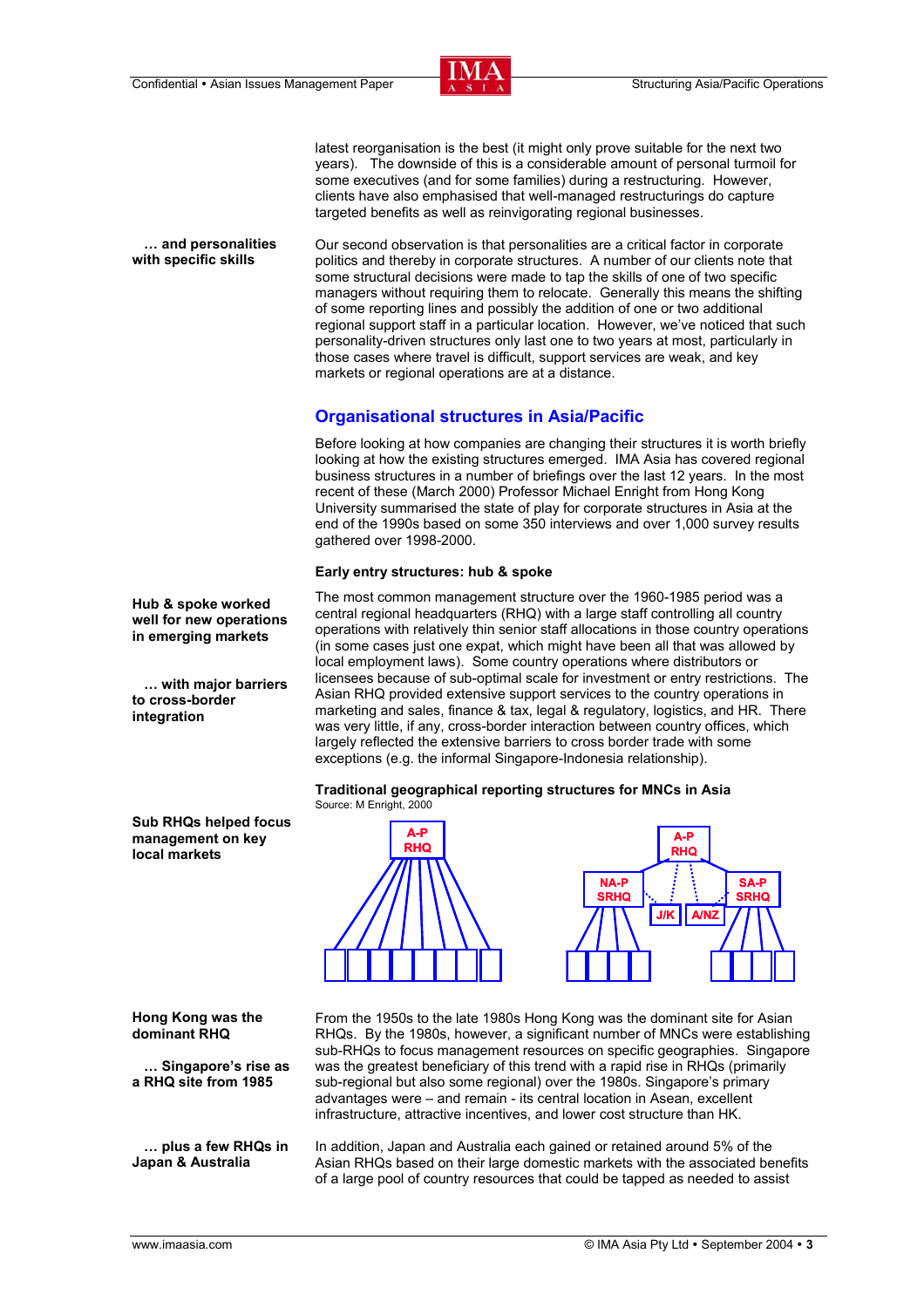

|                                                                                                | regional management. However, both Japan and Australia also had<br>disadvantages: in Japan's case its sheer size and market complexity tended to<br>capture most of the attention of regional managers operating from Tokyo; in<br>Australia's case distance from other regional markets is an issue.                                                                                                                                                                                                                           |
|------------------------------------------------------------------------------------------------|---------------------------------------------------------------------------------------------------------------------------------------------------------------------------------------------------------------------------------------------------------------------------------------------------------------------------------------------------------------------------------------------------------------------------------------------------------------------------------------------------------------------------------|
| and some Asean<br>RHQs in KL, Manila &<br><b>Bangkok</b>                                       | During the late 1980s and early 1990s a handful of RHQs were also established<br>in locations like Kuala Lumpur, Bangkok, and Manila. These were partly driven<br>by cost considerations and the benefit of support from large local country<br>operations for some firms. Rather than being full A/P RHQs they tended to be<br>sub-RHQs for Southeast Asia.                                                                                                                                                                    |
| Plus the growth of<br>country offices in Asia's<br>1990-96 boom                                | By the early 1990s rapid growth in many East Asian markets had also enable<br>relatively large country management structures to be developed, particularly<br>where an easing in foreign ownership restrictions had enabled wholly-owned<br>ventures to replace JVs or distributors. Moreover rapid sales growth over 1990-<br>96 tended to mask a build up of management cost at both the country and<br>regional levels.                                                                                                      |
| <b>RHQ incentive packages</b><br>had little impact on<br>structuring (except for<br>Singapore) | From the mid 1980s on a growing number of regional governments attempted to<br>win RHQs by offering incentives and favourable operating conditions. The best<br>of these appears to have been Singapore's Operational HQ (OHQ) status in<br>terms of its combination of tax incentives and excellent operating conditions.<br>Others also offered tax breaks but by-and-large most other RHQ incentive<br>packages mainly reduced the burden of red tape and excessive taxation in a<br>country's normal operating environment. |
| Hub & spoke structures<br>key benefits                                                         | The key benefits of the hub and spoke system were:<br>An ability to run minimal country management offices.<br>Strong top management cohesion and quick decisions.<br>Efficient utilisation of centralised regional support services.<br>$\bullet$                                                                                                                                                                                                                                                                              |
| and drawbacks                                                                                  | The main drawback of the hub and spoke system were:<br>Minimal in-country development paths for good country staff.<br>$\bullet$<br>Little focus on cross border synergies.<br>$\bullet$<br>The high cost of maintaining mangers and centralised services,<br>$\bullet$<br>particularly in locations like Hong Kong.<br>Hub and spoke RHQs remain useful structures for companies that are relatively<br>new to Asia and are focused on entering markets and building operations.                                               |
|                                                                                                | The rise of networked regional management in 1990s                                                                                                                                                                                                                                                                                                                                                                                                                                                                              |
|                                                                                                | The 1990s saw a dramatic restructuring of Asian operations due as much to<br>global factors as to developments within the region. By far the most important<br>of the global factors were:                                                                                                                                                                                                                                                                                                                                      |
| The global rise of matrix<br>management<br>thanks to the WTO                                   | A global move to matrix management. The contest between<br>product or customer-focused divisions and geographic managers has<br>waxed and waned for decades. In the 1990s it surged again driven by<br>a need to slash management, production and logistics costs and, for<br>some companies, to address a globalisation of their customer base.<br>The globalisation of markets under the WTO was a key aspect of this                                                                                                         |
| and major<br>improvements in IT                                                                | development.<br>Major improvements in IT. Prior to the 1990s efforts to establish<br>product or customer division management as a primary or co-equal<br>global framework usually collapsed because of reporting difficulties<br>and span of control issues. By the 1990s dramatic improvements in IT<br>enabled real-time management and support for global product and<br>customer divisions. Matrix management is here to stay.                                                                                              |
| <b>PLUS - Asia lowers its</b><br>barriers to cross-border<br>business                          | The main changes affecting structure within the region were:<br>Reduced barriers to trade, investment and expats. Reduced<br>barriers to investment led to a move to wholly owned operations. Tariff<br>cuts under the WTO process and the various Asean schemes enabled<br>easier cross-border flows of products. Restrictions on expats were                                                                                                                                                                                  |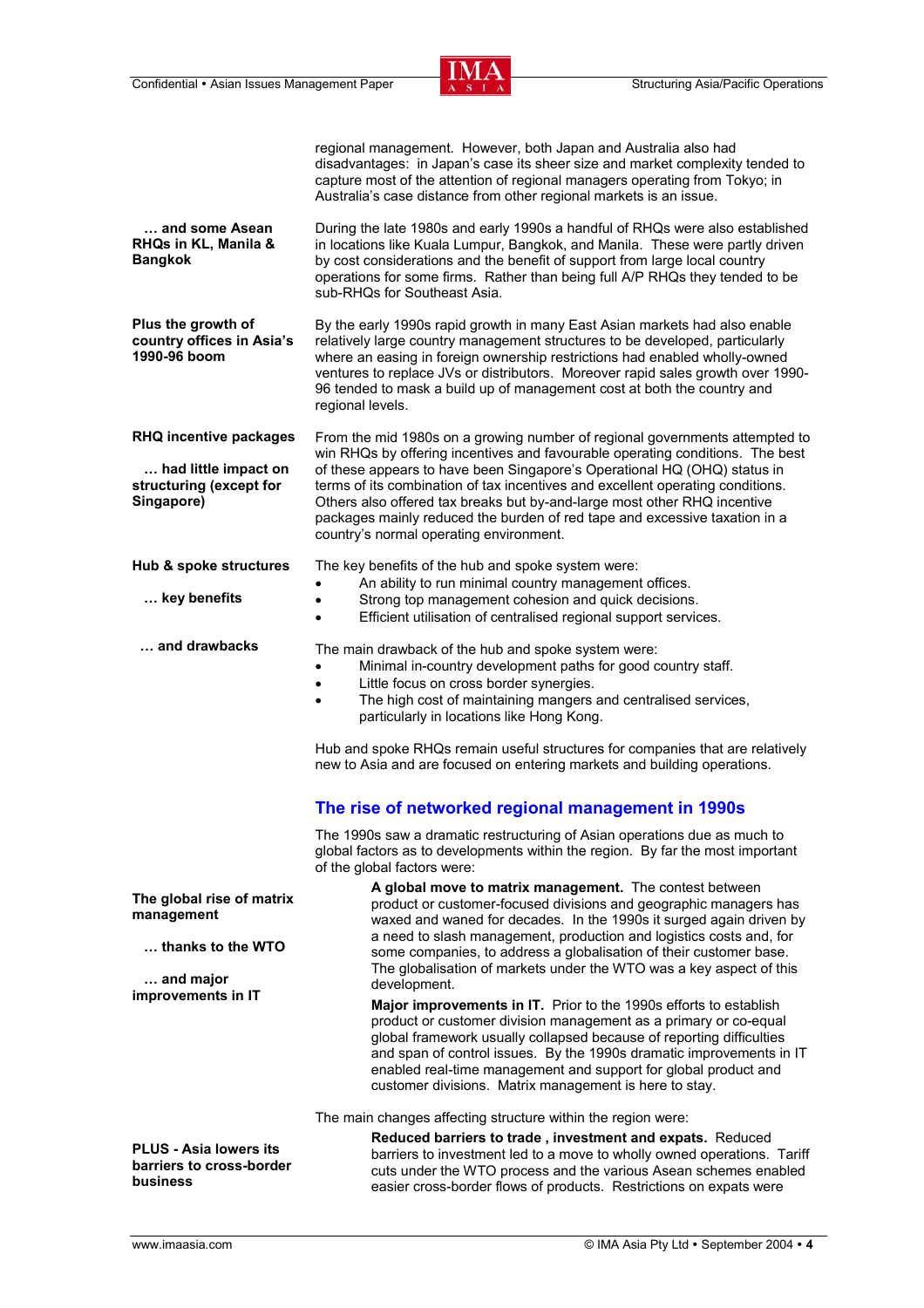

 **… and the Asia Crisis requires massive cost cuts** 

**The result -** 

 **… a major reallocation of authority & responsibilities in Asia** 

also eased as countries competed for regional management / back office functions (the latest example of his is China's decision in August 2004 to start issuing 10-year residency permits to "high-level" foreigners – not quite what a typical expat executive wants but a step n the right direction).

**The Asia Crisis.** This prolonged slowdown in regional growth forced companies to look for options to slash regional overheads. RHQs and sub-RHQs were cut back, relocated or closed with their functions being distributed around the region.

In our Mach 2000 briefing Michael Enright described the changes this forced on MNC organisational structures in Asia.

> **Global HQ's reclaimed power from RHQs and country operations.** Primarily via the introduction of matrix management and powerful enterprise management software systems.

**The demise of country managers.** The all-powerful country manager lost authority and responsibility becoming, in Michael's words, often little more than "the Building & Grounds Manager."

**RHQs were tending to atomise.** The support functions were distributed around the region to lower costs, tap local areas of expertise, and build careers for good second tier country executives. The RHQ that was left became little more than the regional CEO and his secretary. Regular regional management meetings were held by flying in to central locations or moving around the major regional operations in rotation backed up by video conferencing.

 **1995-2000: Matrix management shifts authority & responsibility in Asia**  Source: M Enright, 2000



**The rise of "networked organisational" structure in Asia** 

As a result, Michael Enright found that by 2000 most of the MNCs with large Asian operations had tended to follow a path that started with a few country offices, followed by a large RHQ, before eventually restructuring in the late 1990s to a networked organization. Michael's contention was that by 2000 some MNCs that were relatively new to the region could skip the build-up to a full RHQ and go straight to a network organisational structure.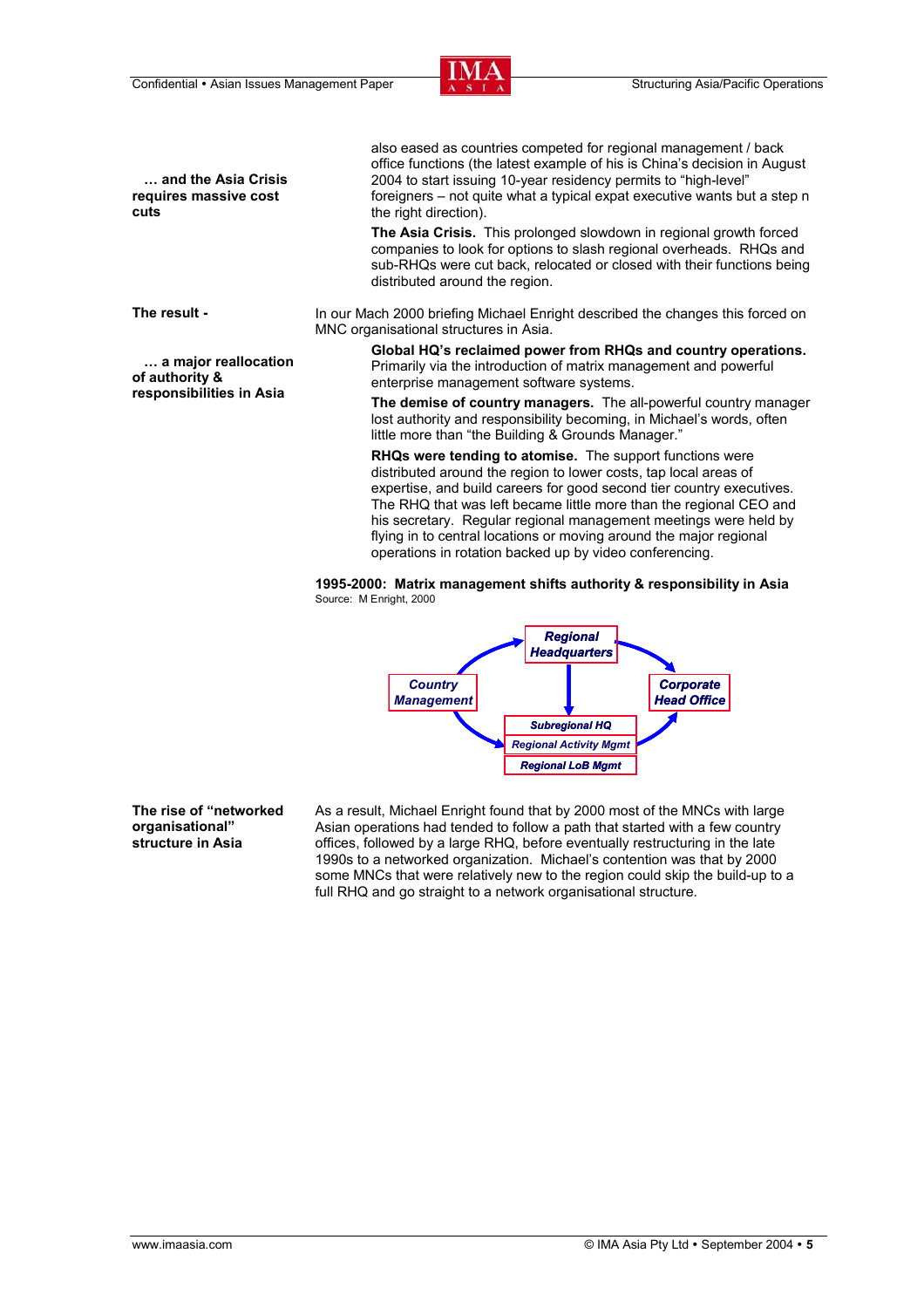

# **Typical life cycle of RHQs in Asia up to 2000**

Source: M Enright, 2000

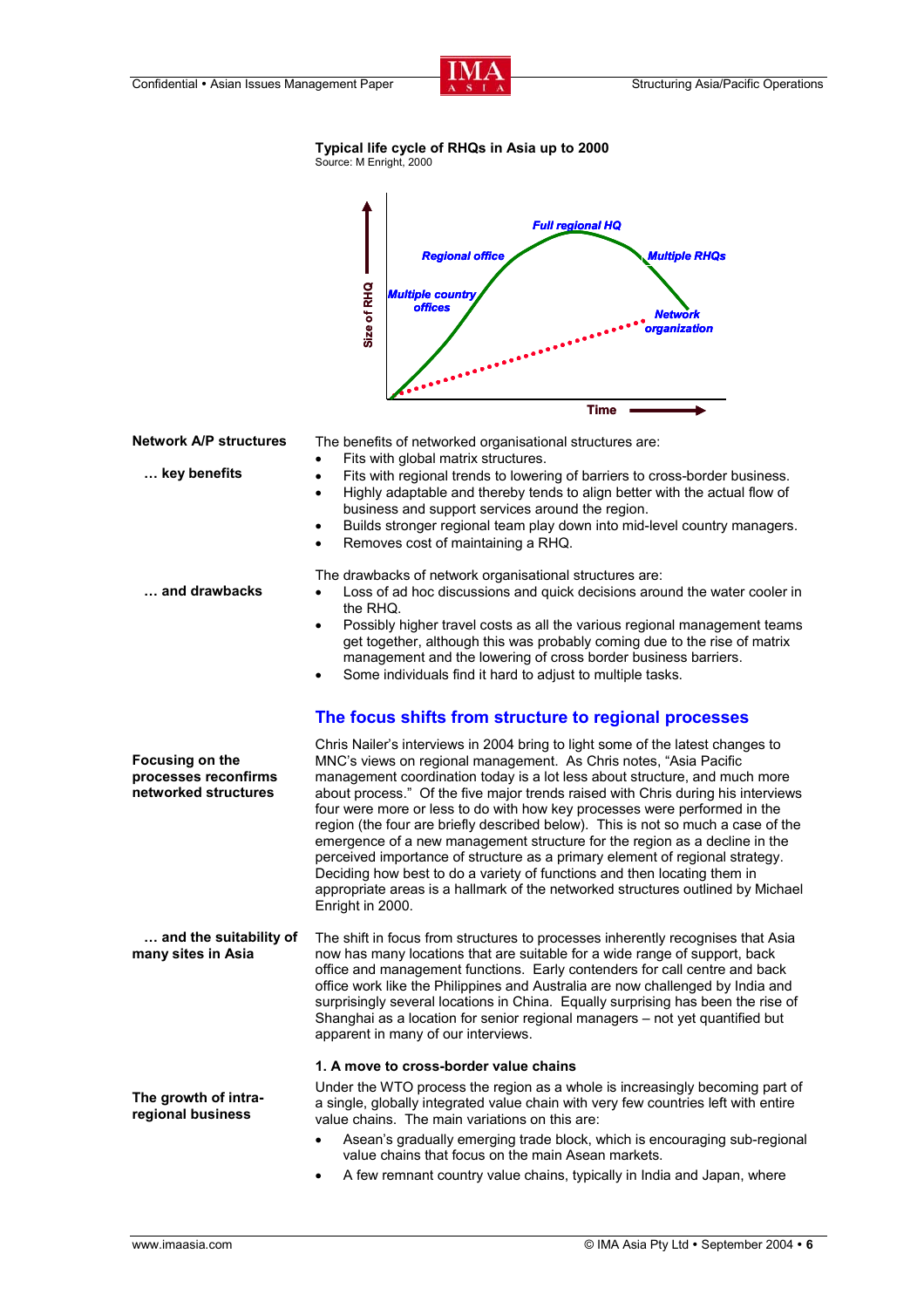

regulatory or infrastructure barriers make it more sensible to have complete value chains within the country. • Highly regulated industries. **Re-thinking how business is done 2. Polarisation of functions**  Increasingly companies are separating customer-facing activities, which are being driven down the path to greater localisation, and support/coordination activities, which are being taken away from country-level managers and brought together in regional centres and, sometimes, global centres. **Locating regional champions 3. The rise of regional manufacturing and centres of excellence** Just as manufacturers are being driven to find scale efficiencies in Asian production some are also being driven to do more local innovation. This is leading companies to nominate centres of excellence or innovation within regions. The location of these centres varies by product group within a company. **India has changed the global back office … as China has changed global manufacturing 4. India's rise as a global back office & technology support location**  India's rise as an emerging market has had a big impact on regional management, creating much more arduous travel schedules for regional executives and contributing to growth in Singapore RHQs (as Singapore has some of the best and shortest airline connections into India from the east). However, India has had an even bigger impact on global strategy through its rapid development as a global centre for Business Process Outsourcing (BPO). India's claim to global status in this role automatically shifts the balance of resource allocation within the Asia/Pacific region in much the same way that China's claim to pre-eminence is some areas of manufacturing shifts the balance within Asia for manufacturing and logistics planning. **China's challenge to regional management Shanghai is becoming the de facto Asian RHQ for a growing number of MNCs**  The fifth development raised during Chris Nailer's interviews was the dramatic rise of China as both a market and a production site. This is the development that looks set to bring the next wave of change to how MNCs manage their regional businesses. Many of our interviewees described modifications to their regional structures in an effort to cope with the demands of the China market. It was striking how many times we were told over the last month that a senior manager based in Shanghai was the acting or de facto Asian head. This appeared to be most often the case because the company's most senior manager resident in Asia had moved to Shanghai to lead the development of the China operation. **This is not a re-run of Japan … How does China vary from Japan?** As Asia/Pacific structures have already had to adjust to one economic superpower – Japan, still the world's second biggest economy – the first obvious question is how does China's rise differ in its impact on MNC strategy in Asia? China does vary in two crucial ways.  **… as China has a much bigger demand on top management time (1) The demand on senior management time.** The first is the amount of senior management time (both regional and global) that is being devoted to China. The Economist Corporate Network's regular polling of regional managers in Singapore and HK over the last few years shows an astounding level of senior management concentration on the development of the China

market. It is doubtful whether Japan ever received the same amount of

attention at any time in the last 40 years.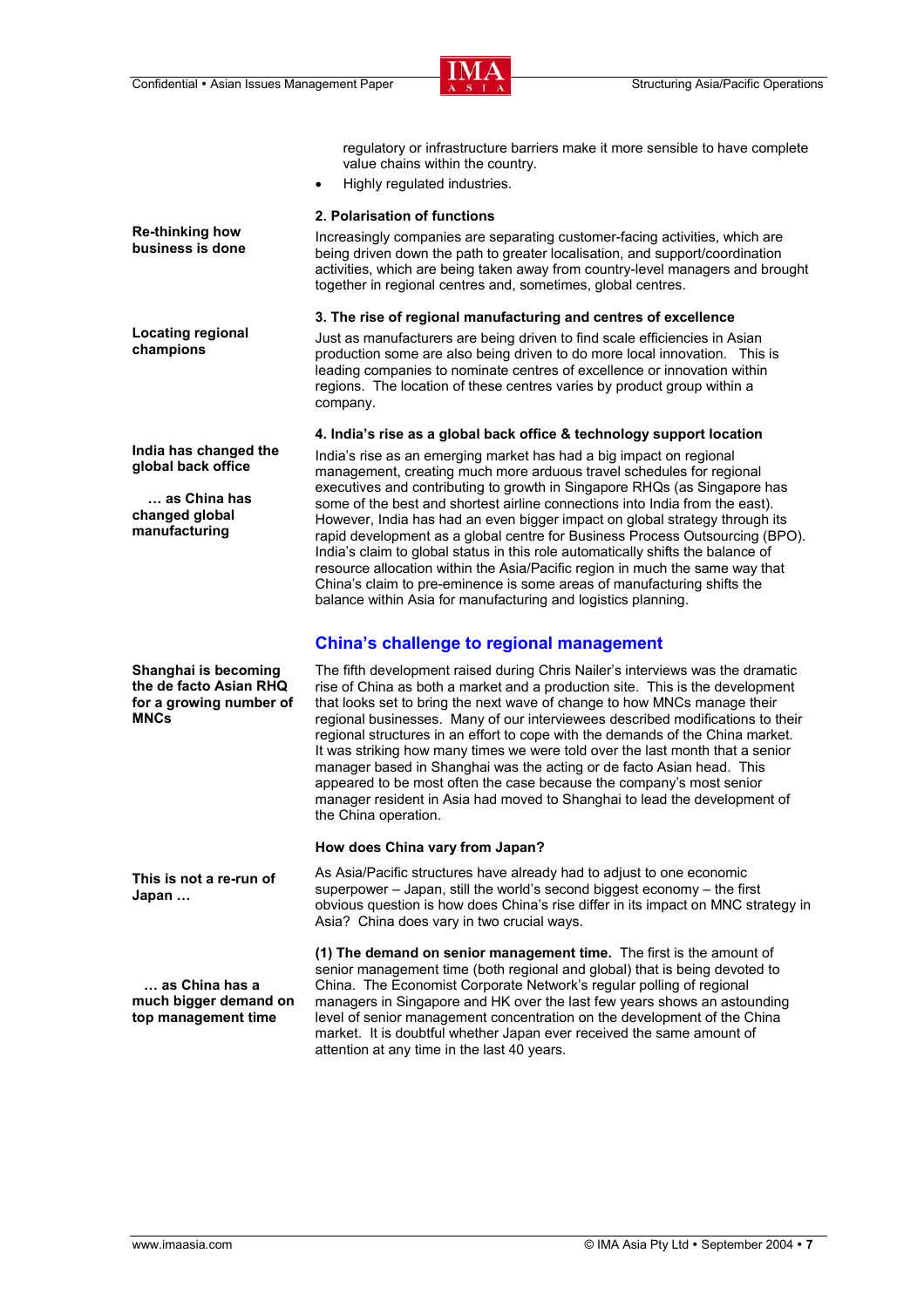



**Source:** Economist Corporate Network, Survey of Singapore and Hong Kong Regional Business Groups, September 3rd & September 5th-6th 2002; N=206 respondents

The chart above is based on a survey in September 2002 of just over 200 clients in regional offices in Singapore and HK. Even then China dominated, receiving a quarter of all senior regional management time. The expectation was that this would rise to one third or more of regional management time by 2006, with the time allocated to all other markets being cut back with marginal exceptions for Korea, India and Vietnam. These 2002 estimates of expected allocation of effort by 2006 may be understated. By August 2004, China was moving forward on its market opening commitments – particularly in areas like distribution – more comprehensively than many had expected. Moreover its ability to sustain relatively high growth appears to have improved. Both these developments point to a rapid development of the market over the four years leading up to the Beijing Olympic Games in 2008, including the opening up of the finance sector from the end of 2006.

**(2) China's manufacturing capacity.** Most Western MNC found remarkably few linkages between their production in Japan and the manufacturing and sales operations elsewhere in Asia. Typically what was manufactured in Japan was for the Japanese market while Japan's thicket of non-tariff trade restrictions have made it very hard to ship from other factories in the region into Japan, although these barriers are easing. As a result, Japan's leading export brands are Japanese owned while China's exports are dominated by Western MNCs.

For many global manufacturers China is now the primary market for capacity expansion. As one executive told Chris Nailer, "When a proposal to increase manufacturing is tabled anywhere in the world HQ's immediate response is to say 'tell us why this plant shouldn't be put in China'." Over the last five years this has become known as the "China + 1" syndrome in manufacturing in Asia. With trade barriers falling and China becoming the main manufacturing site in the region for many industries most MNCs can see the need for only one other production site in the region justified primarily by the need for an alternative supply point in the advent of problems in China.

One result of China's rise as both a market and global production site has been a dramatic rise in intra-regional trade as MNCs started shipping components and materials from elsewhere in Asia to their factories in China. This process will be given a major boost over the next few years by two major developments:

- The opening up of China's distribution system so that foreign firms can take control of distribution of overseas made products inside China; and
- China's intention to sign bilateral free trade agreements (FTAs) with most of the other significant markets in Asia. The most notable of these is a bilateral FTA with Thailand (with could prompt massive trade flows between the rapidly developing automotive sectors in both countries) and the China-Asean FTA.

 **… and China's demand on management time will increase** 

```
China is also reshaping 
global manufacturing
```
 **… in a way that Japan didn't** 

 **… leading to the "China + 1" syndrome in manufacturing** 

**As a result, China is becoming the hub for regional commerce** 

 **… watch the impact of China FTAs over the next five years**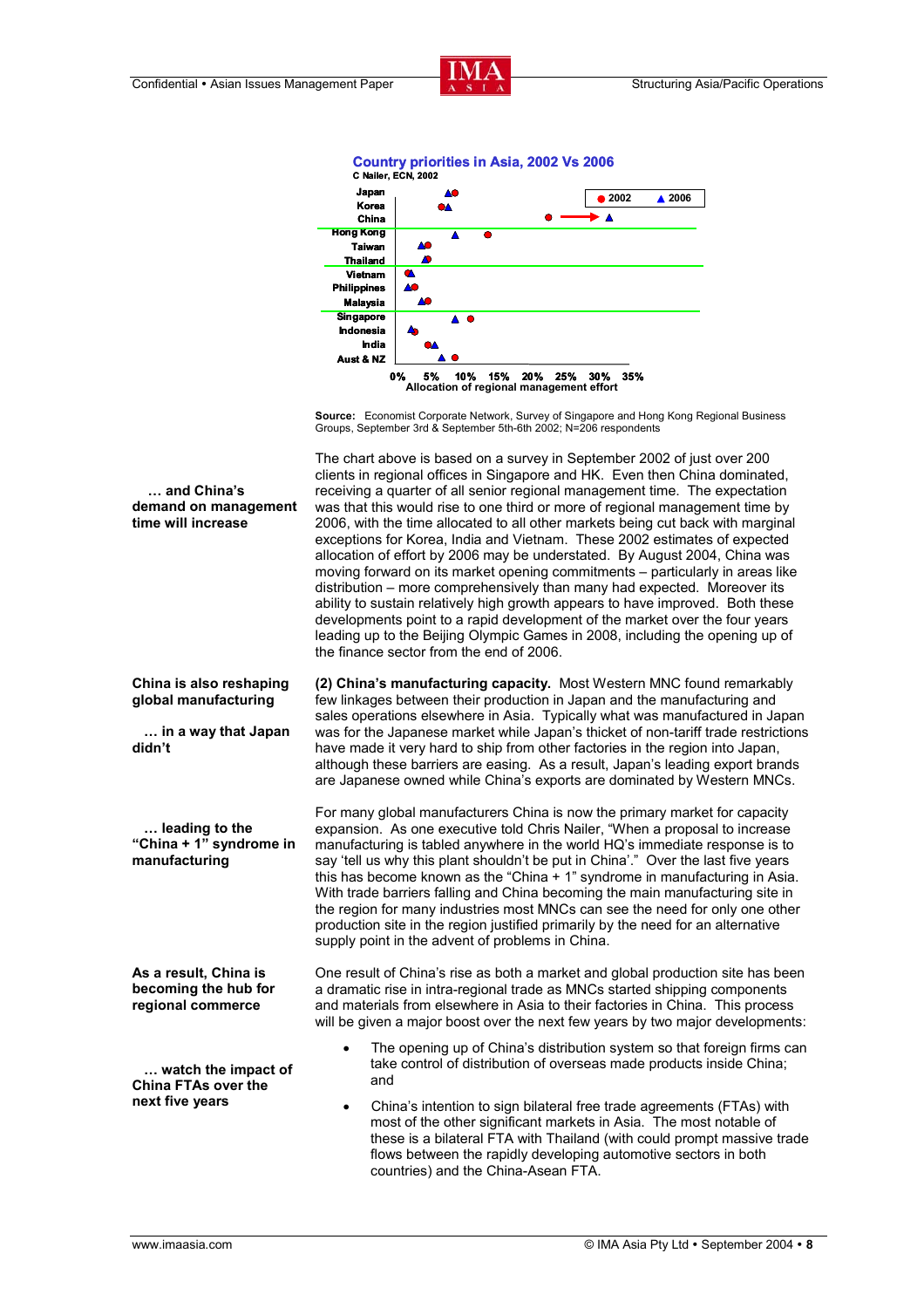

**By contrast, Japan was often on the periphery of regional structures** 

As a result of these differences many more Western MNCs placed Japan on the periphery of their regional management structures over the last 40 years than placed it at the centre. In fact two structures typical of our client base over the last 40 years were:

- Japan as a large and strategically important market was made a direct report to Global HQ with minimal interaction with the rest of the region;
- Japan as the black hole on the map with surprisingly little business.

# **Coping with China's rise: The Greater China solution**

**Staffing needs for China drove Greater China structures** 

Most Western MNCs ran their early China operations from Hong Kong in the 1980s. But by the end of the 1980s it was clear that China's enormous demand for management skills required a new solution. This lead to the creation of Greater China regions within many MNCs that combined HK, China and Taiwan under one sub-regional management team. The great advantage of this structure lay in tapping suitable human resources, specifically the ability to draw on a large pool of Mandarin-speaking managers with strong Western business skills from Taiwan. It also enabled some centralisation of support and back office services. For some companies there was also the useful public affairs benefit that the firm's Greater China region accorded with Beijing's view of how the world should look.

Two companies interviewed by Michael Boyden illustrate how the Greater China structure worked for many MNCs over the last 15 years (Taiwan Case 1) and how it was modified to cope with the introduction of matrix management structures in the 1990s (Taiwan Case 2). It is notable in the first case study that Greater China was not based on similarities in customers, a situation that we think is typical of how most companies see these three quite different markets.

## **Taiwan Case Study 1: Classic Greater China**  (FMCG firm)

# **Structure and strategy**

**But in market dynamics** 

 **… HK, Taiwan and China are very different** 

**China business now dwarfs Taiwan & HK for many companies** 

- ¾ A large and well-developed Taiwan business and an emerging China business (via a local JV) are run separately.
- ¾ China's potential is recognized and there will be investment in brand equity but not yet in infrastructure and people.

#### **Taiwan's role**

- Taiwan contributes HR, marketing skills & training to China with the aim of achieving local self-sufficiency.
- $\triangleright$  But Taiwanese consumer behaviour may not serve as a model for the China business.

#### **Future**

¾ The cross straits links situation is crucial. Absent direct links, the Taiwan and China businesses will continue to be run separately.

M Boyden, TASC

**Taiwan Case Study 2: Greater China – adapted to matrix management** (Chemicals, industrial goods, and life sciences firm)

#### **Structure**

- AP matrix structure with both country heads & business heads.
- China MD, based in Shanghai, speaks for GC in both geography and businesses.

#### **Sales & investment**

- ¾ Taiwan = 25% of GC sales. A stable business but no longer considered strategic and declining in relative importance.
- ¾ Investment in AP heavily focused on China. A proposed large investment in Taiwan was torpedoed by local politics.

### **Future & key issues**

- ¾ Taiwan likely to remain largely autonomous, especially in such locally-focused business as life sciences.
- The absence of cross straits links is a pain but especially irritating in the HR aspect.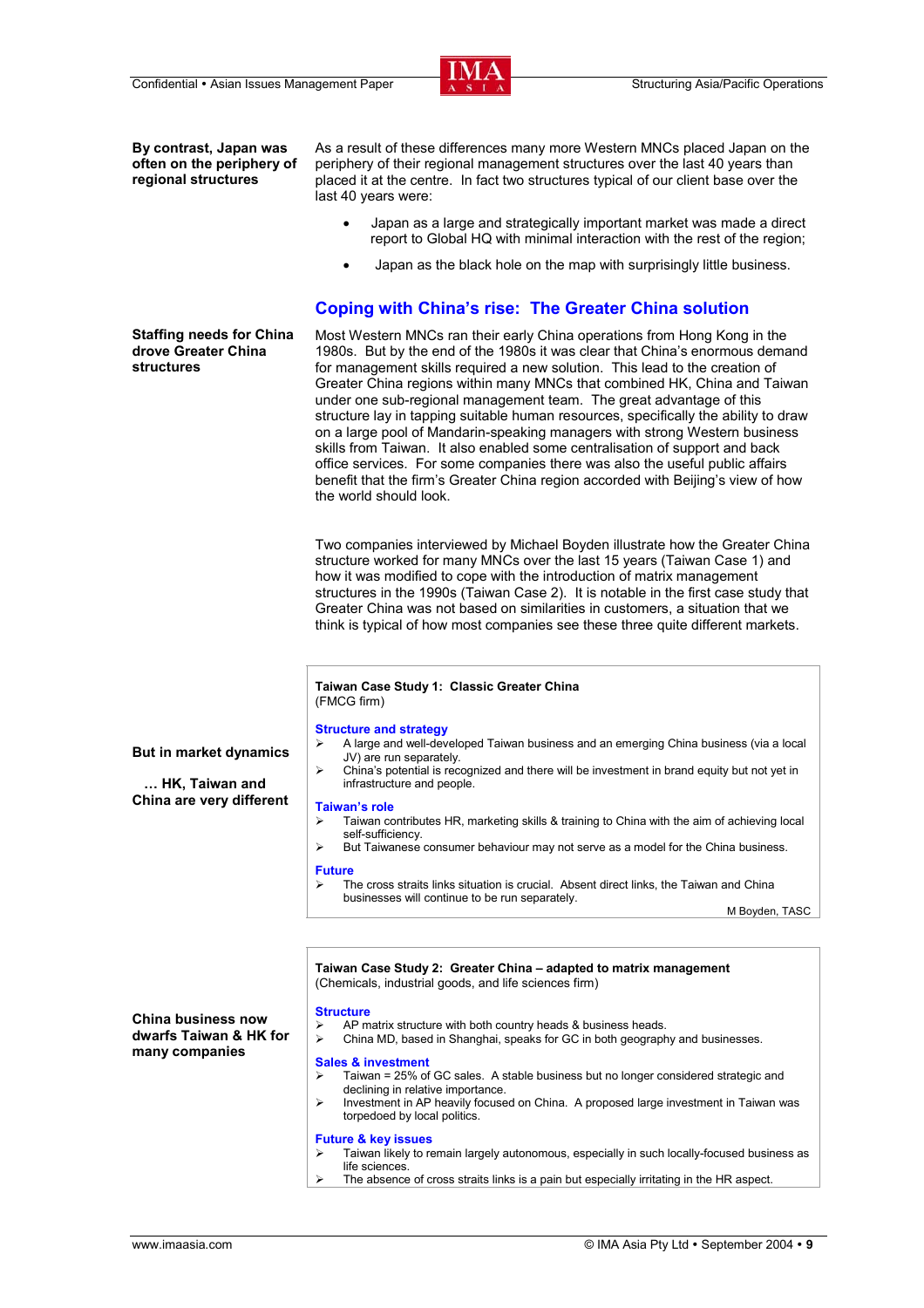

|                                                      | Taiwan will remain a significant knowledge contributor to GC but China businesses are<br>⋗<br>rapidly becoming self-sufficient.                                                                                                                                                                                                      |
|------------------------------------------------------|--------------------------------------------------------------------------------------------------------------------------------------------------------------------------------------------------------------------------------------------------------------------------------------------------------------------------------------|
|                                                      | M Boyden, TASC                                                                                                                                                                                                                                                                                                                       |
|                                                      |                                                                                                                                                                                                                                                                                                                                      |
| <b>Why Greater China is</b><br>dissolving            | The first two Taiwan case studies not only show the HR focus typical of Greater<br>China structures but also highlight the three big issues that are leading to the<br>demise of Greater China structures:                                                                                                                           |
| (1) China's economic<br>dominance                    | <b>China's rapid rise in market size.</b> For many MNCs China is no<br>longer an emerging market on par with other East Asian markets.<br>Many companies now find that their China sales – and operations - are<br>many times bigger than those in Taiwan and HK combined.                                                           |
| (2) Shanghai's growth as<br>a China or A/P HQ        | <b>Shanghai's rise as an office location.</b> With its new airport, copious<br>amounts of new nigh quality office space, eased restrictions, and good<br>quality staff Shanghai is rated as a good office location even though<br>support services and airline connections are not equal to those of HK.                             |
| (3) No direct flights from<br><b>Taipei to China</b> | Cross Straits Links (CSL) are stalled. Over the last 20 years<br>companies have hoped for direct flights between Taiwan and the<br>mainland. But the political barriers to such flights now seem bigger<br>than ever and companies are tiring of the time-consuming and<br>expensive connections via a third country (typically HK). |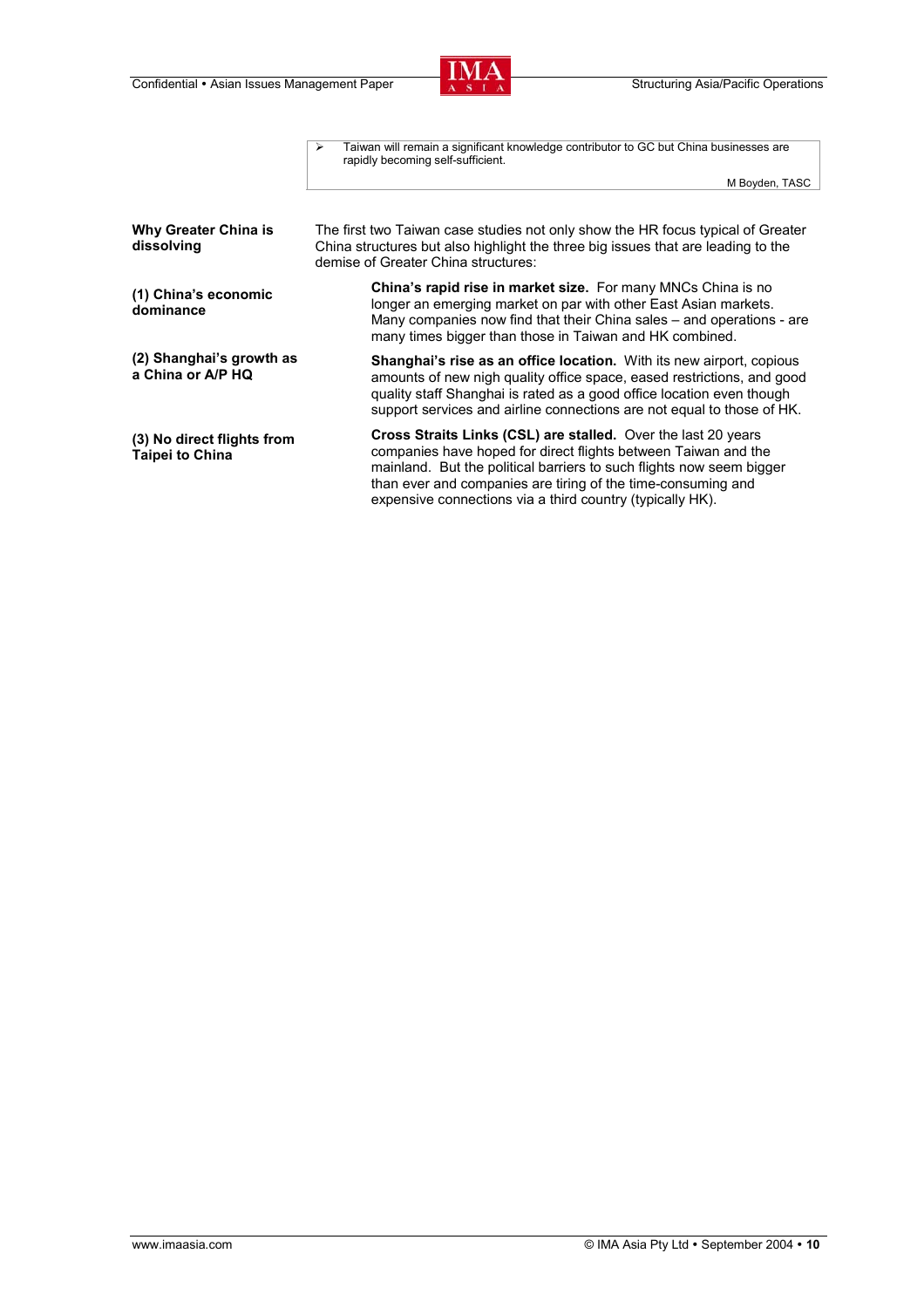

| <b>Rethinking Greater</b><br>China means rethinking<br>Asia | Two final Taiwan case examples illustrate how some companies may position<br>Taiwan and China in the regional structures in future. Taiwan Case Study 3<br>highlights the way in which MNC are now rethinking the entire structure for Asia<br>Pacific as the Greater China structure dissolves. In common with quite a few of<br>the companies we've talked to this company is working within a matrix structure<br>to create product-based business groups that run across the region while also<br>looking at a sub-regional geographic structure to enable management resources<br>to be focused on North Asia. Two other striking features are that the regional<br>MD is now based in Shanghai (a growing trend) and that consideration is being<br>given to a sub region that combines China and Asean (which is quite unusual<br>but based on the dominance of Chinese business practices, which is a<br>significant factor in the market for this company). |
|-------------------------------------------------------------|----------------------------------------------------------------------------------------------------------------------------------------------------------------------------------------------------------------------------------------------------------------------------------------------------------------------------------------------------------------------------------------------------------------------------------------------------------------------------------------------------------------------------------------------------------------------------------------------------------------------------------------------------------------------------------------------------------------------------------------------------------------------------------------------------------------------------------------------------------------------------------------------------------------------------------------------------------------------|
|                                                             | Taiwan Case Study 3: Greater China Dissolves<br>(Health care, consumer and industrial products firm)                                                                                                                                                                                                                                                                                                                                                                                                                                                                                                                                                                                                                                                                                                                                                                                                                                                                 |
| One option -                                                | <b>Greater China sales</b>                                                                                                                                                                                                                                                                                                                                                                                                                                                                                                                                                                                                                                                                                                                                                                                                                                                                                                                                           |
| <b>Putting the Asian MD in</b><br>China                     | China sales dominate in GC (90% of healthcare and 60% in graphic arts). Total Taiwan<br>⋗<br>sales are 20% of GC sales.                                                                                                                                                                                                                                                                                                                                                                                                                                                                                                                                                                                                                                                                                                                                                                                                                                              |
|                                                             | <b>Structure and restructuring</b><br>GC used to be an administrative and operational region within the AP structure but is<br>⋗                                                                                                                                                                                                                                                                                                                                                                                                                                                                                                                                                                                                                                                                                                                                                                                                                                     |
| $\ldots$ with sub-RHQs for<br><b>North and South Asia</b>   | 'dissolving' now.<br>There is no longer a GC general admin function and the MD in Taiwan reports to the MD<br>➤                                                                                                                                                                                                                                                                                                                                                                                                                                                                                                                                                                                                                                                                                                                                                                                                                                                      |
|                                                             | for AP instead of an MD for GC.                                                                                                                                                                                                                                                                                                                                                                                                                                                                                                                                                                                                                                                                                                                                                                                                                                                                                                                                      |
|                                                             | ⋗<br>2 of the 3 business groups in GC have been combined with those in ASEAN to capture<br>synergies. The third is still "GC" but will be moved into North AP by the year end.                                                                                                                                                                                                                                                                                                                                                                                                                                                                                                                                                                                                                                                                                                                                                                                       |
|                                                             | <b>Future</b>                                                                                                                                                                                                                                                                                                                                                                                                                                                                                                                                                                                                                                                                                                                                                                                                                                                                                                                                                        |
|                                                             | Emerging North Asia (Japan, China, HK, Taiwan, Korea) and South/SE Asia structure.<br>⋗<br>Put SE Asia with China? China MD already speaks for all AP.                                                                                                                                                                                                                                                                                                                                                                                                                                                                                                                                                                                                                                                                                                                                                                                                               |
|                                                             | M Boyden, TASC                                                                                                                                                                                                                                                                                                                                                                                                                                                                                                                                                                                                                                                                                                                                                                                                                                                                                                                                                       |
| Taiwan remains a<br>strategic market for a<br>few companies | Taiwan Case Study 4 is a useful reminder that for some MNCs Taiwan will is<br>still a strategic market in its own right without any need to refer to the current or<br>potential scale of operations in China. This is particularly the case where<br>Taiwan has globally significant local players in an industry. Although our case<br>study is from the building materials sector this would aptly apply to the IT sector<br>where Taiwan has a number of globally significant competitors.                                                                                                                                                                                                                                                                                                                                                                                                                                                                       |
|                                                             | Taiwan Case Study 4: Taiwan as a strategic market in its own right<br>(Building materials firm)                                                                                                                                                                                                                                                                                                                                                                                                                                                                                                                                                                                                                                                                                                                                                                                                                                                                      |
|                                                             | <b>Current structure</b>                                                                                                                                                                                                                                                                                                                                                                                                                                                                                                                                                                                                                                                                                                                                                                                                                                                                                                                                             |
|                                                             | ⋗<br>Taiwan - a maturing production and trading business in Taiwan that is seen as key to their<br>Asian strategy.                                                                                                                                                                                                                                                                                                                                                                                                                                                                                                                                                                                                                                                                                                                                                                                                                                                   |
|                                                             | Only now beginning to look at China – but through the eyes of the former country head in<br>⋗<br>Taiwan.                                                                                                                                                                                                                                                                                                                                                                                                                                                                                                                                                                                                                                                                                                                                                                                                                                                             |
|                                                             | <b>Strategy considerations</b><br>Taiwan is still a strategic market, partly due to the current and potential future clout of the<br>➤                                                                                                                                                                                                                                                                                                                                                                                                                                                                                                                                                                                                                                                                                                                                                                                                                               |
|                                                             | Taiwanese players in the industry.                                                                                                                                                                                                                                                                                                                                                                                                                                                                                                                                                                                                                                                                                                                                                                                                                                                                                                                                   |
|                                                             | As a mature market, Taiwan is no longer high on the list for investmentbut China<br>⋗<br>potentially is.                                                                                                                                                                                                                                                                                                                                                                                                                                                                                                                                                                                                                                                                                                                                                                                                                                                             |
|                                                             | <b>Future</b><br>Going forward they will be run separately but within an AP regional structure.<br>⋗                                                                                                                                                                                                                                                                                                                                                                                                                                                                                                                                                                                                                                                                                                                                                                                                                                                                 |
|                                                             | Taiwan will contribute HR, contacts, cultural nuances, skills.<br>⋗                                                                                                                                                                                                                                                                                                                                                                                                                                                                                                                                                                                                                                                                                                                                                                                                                                                                                                  |
|                                                             | The CSL situation has "no practical impact" as yet. Absent improvement, they could well<br>⋗<br>find it a pain in the neck later on.                                                                                                                                                                                                                                                                                                                                                                                                                                                                                                                                                                                                                                                                                                                                                                                                                                 |
|                                                             | M Boyden, TASC                                                                                                                                                                                                                                                                                                                                                                                                                                                                                                                                                                                                                                                                                                                                                                                                                                                                                                                                                       |
|                                                             |                                                                                                                                                                                                                                                                                                                                                                                                                                                                                                                                                                                                                                                                                                                                                                                                                                                                                                                                                                      |

Ultimately the demise of Greater China is due to the rise of China as a regional commercial and management hub, which makes it hard to operationally treat China as simply the biggest part of a 3-country structure that groups it in a small sub-region with Hong Kong and Taiwan.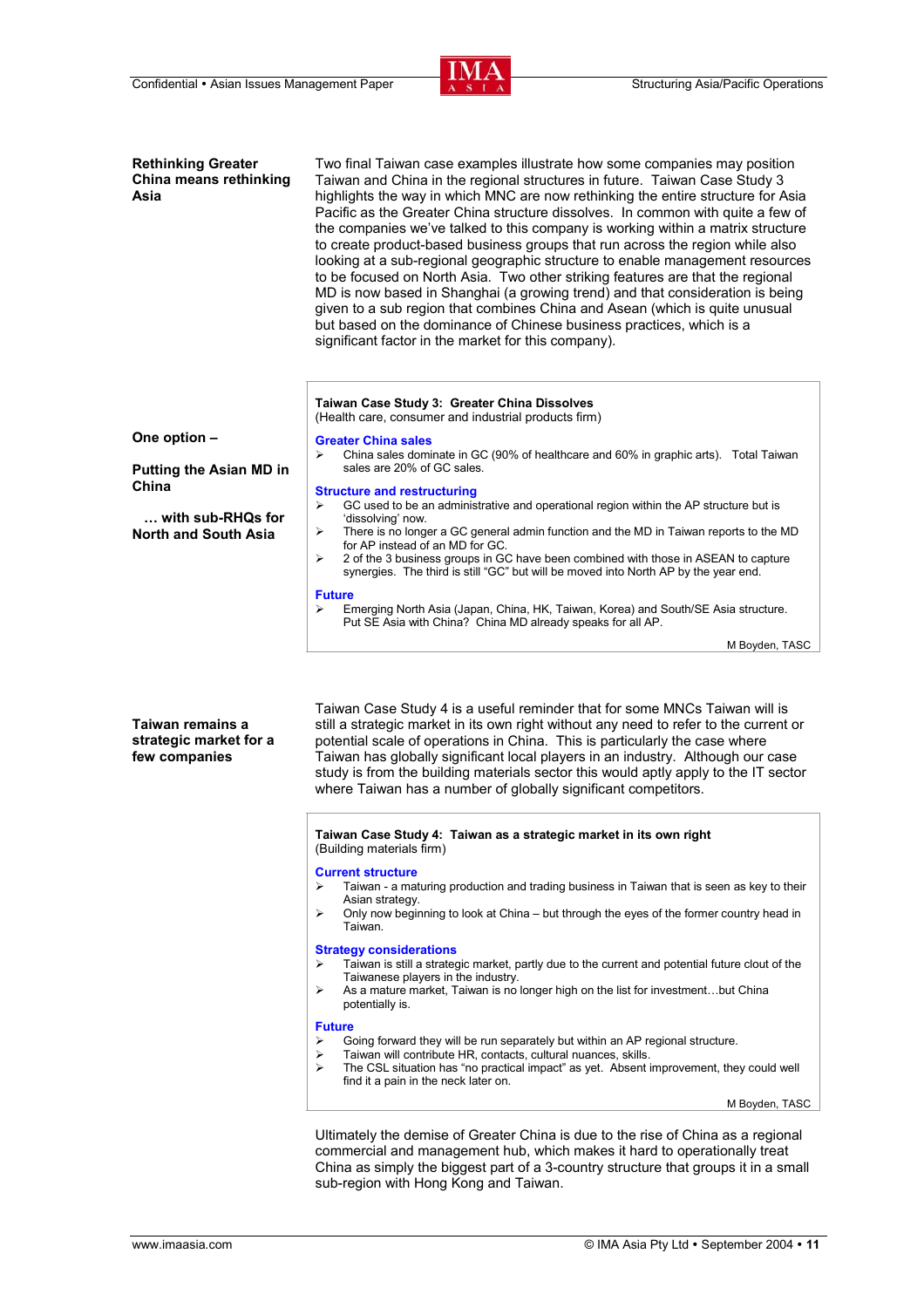These are:

**The key trends from the last decade continue to** 

**evolve** 



**Networked regional structures** – The biggest consideration here is the need to create flexible cross-border teams that address crossborder objectives. **Lean management hubs** – Where management hubs exist they tend to be multiple rather than single and are lean with just a few regional support and management functions in each hub. The exceptions to this are regional entry operations. **Centralised support** – Cost and technology considerations will continue to drive this process. While Asia has been more a seller than a buyer of outsourcing over the last decade the next decade should see rapid growth in outsourcing within Asia. **Cross-border value chains** – The next five years will see a rapid drop in most of the remaining barriers to trade in Asia. Companies will continue to move to fewer, larger factories while at the same time spreading components of the value chain across several markets driven by efficiency and competitiveness considerations. **China + 1 in manufacturing** – In an extension of the cross-border value-chain development many companies will increasingly locate their main Asian production in China with one other major operation elsewhere in Asia. **The challenge of the Rest of Asia**  If it comes down to these five factors plus the rise of China's economy then within this decade China will move from being the de facto RHQ in Asia for a handful of firms to being the regional head office of choice. The problem with this scenario, as Chris Nailer points out, is what to do about the rest of Asia (ROA), which also happens to include two or three other markets that are set to claim strategic status for MNCs, including India, a revived Japan, and Asean (provided it continues to consolidate as a free trade area). It is unlikely that regional managers based in China will be able to devote sufficient time to other opportunities in north and southeast Asia let alone in India. **China + 1 also applies to regional management**  This tension was already becoming apparent in the interviews we conducted in 2004 with a number of companies establishing - or re-establishing - sub-RHQs to cope with the span of control issues. No one pattern appears to be dominating, which is what might be expected within a networked environment. Hong Kong and Singapore are still the main locations for regional managers but some of the other options we noted were: **China + 1** – just as this applies to manufacturing in Asia it can also apply to management. In this case the top AP manager sits in Shanghai with a second management hub outside China covering either ROA (the rest of Asia) or a sub-region such as Southeast Asia, in which case the Shanghai-based manager also covers North Asia. **Two sub-RHQs** – The typical split is North Asia (usually run from HK but Tokyo, Taipei and now Shanghai are also contenders) and Southeast Asia (usually run from Singapore although Bangkok, Sydney and KL are also contenders). The top executive for Asia need not reside in either of the hubs but may be in a third location in the region (this was the case for those firms who noted that the de facto regional head happened to be the GM in Shanghai).

# **What next? Polar or Bipolar Asia structures?**

Before looking at the structural options that are emerging in Asia and also replacing Greater China structures it is worth identifying the elements of regional strategy that look set to remain in place through the next decade.

> **Matrix management** – this suits the way global markets now work under the WTO and is cemented in place by ERP systems.